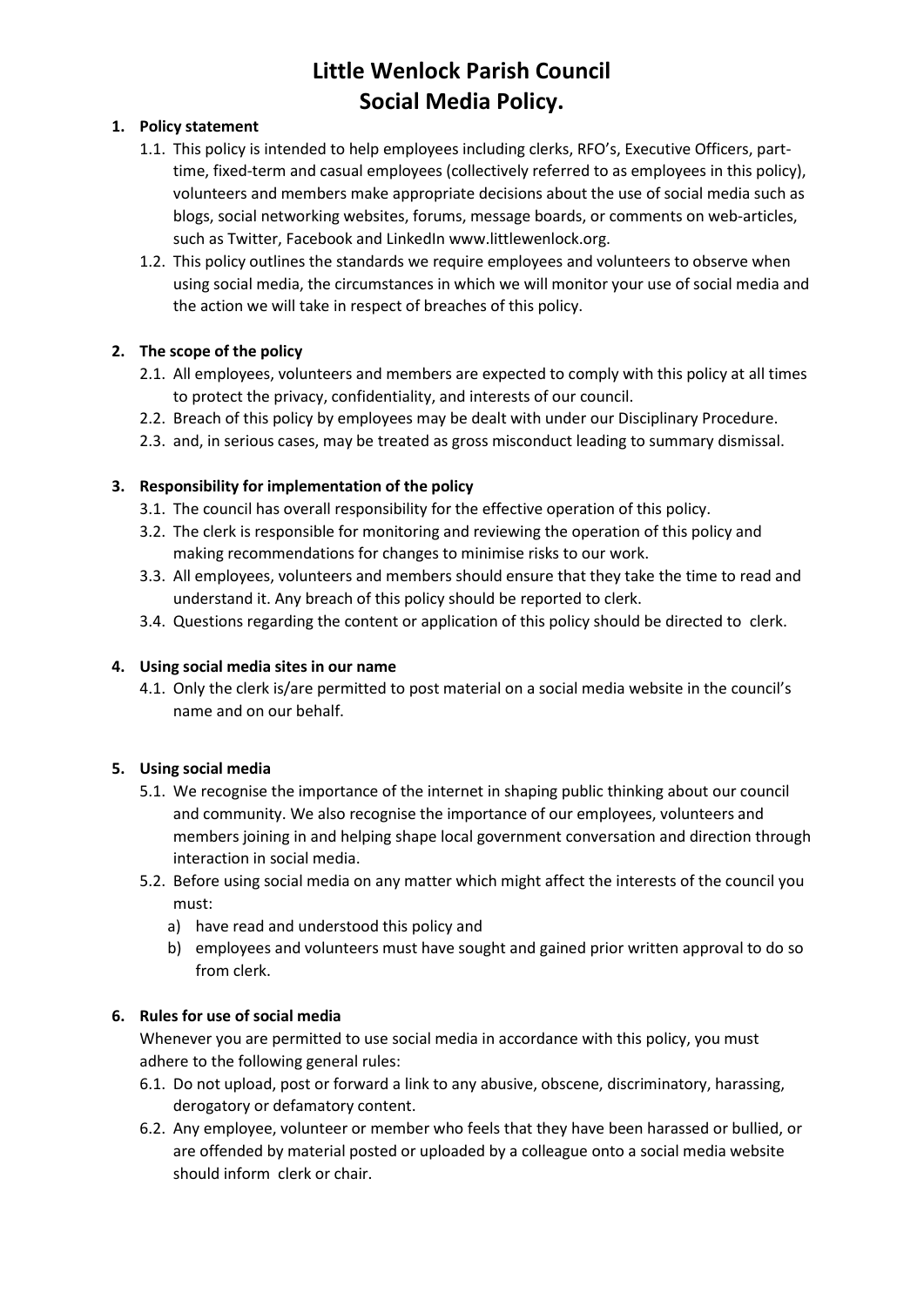## **Little Wenlock Parish Council Social Media Policy.**

- 6.3. Never disclose commercially sensitive, personal private or confidential information. If you are unsure whether the information you wish to share falls within one of these categories, you should discuss this with clerk.
- 6.4. Do not upload, post or forward any content belonging to a third party unless you have that third party's consent.
- 6.5. Before you include a link to a third party website, check that any terms and conditions of that website permit you to link to it.
- 6.6. When making use of any social media platform, you must read and comply with its terms of use.
- 6.7. Be honest and open, but be mindful of the impact your contribution might make to people's perceptions of the council.
- 6.8. You are personally responsible for content you publish into social media tools.
- 6.9. Don't escalate heated discussions, try to be conciliatory, respectful and quote facts to lower the temperature and correct misrepresentations.
- 6.10. Don't discuss employees without their prior approval.
- 6.11. Always consider others' privacy and avoid discussing topics that may be inflammatory e.g. politics and religion.
- 6.12. Avoid publishing your contact details where they can be accessed and used widely by people you did not intend to see them, and never publish anyone else's contact details.

### **7. Monitoring use of social media websites**

- 7.1. Employees should be aware that any use of social media websites (whether or not accessed for council purposes) may be monitored and, where breaches of this policy are found, action may be taken against employees under our Disciplinary Procedure.
- 7.2. Misuse of social media websites can, in certain circumstances, constitute a criminal offence or otherwise give rise to legal liability against you and us.
- 7.3. In particular a serious case of uploading, posting forwarding or posting a link to any of the following types of material on a social media website, whether in a professional or personal capacity, will probably amount to gross misconduct (this list is not exhaustive):
	- a) pornographic material (that is, writing, pictures, films and video clips of a sexually explicit or arousing nature);
	- b) a false and defamatory statement about any person or organisation;
	- c) material which is offensive, obscene
	- d) criminal, discriminatory, derogatory or may cause embarrassment to the council, members, or our employees;
	- e) confidential information about the council or anyone else
	- f) any other statement which is likely to create any liability (whether criminal or civil, and whether for you or the council); or
	- g) material in breach of copyright or other intellectual property rights, or which invades the privacy of any person.

Any such action will be addressed under the Disciplinary Procedure and for employees may result in summary dismissal.

7.4. Where evidence of misuse is found we may undertake a more detailed investigation in accordance with our Disciplinary Procedure, involving the examination and disclosure of monitoring records to those nominated to undertake the investigation and any witnesses or managers involved in the investigation. If necessary such information may be handed to the police in connection with a criminal investigation.